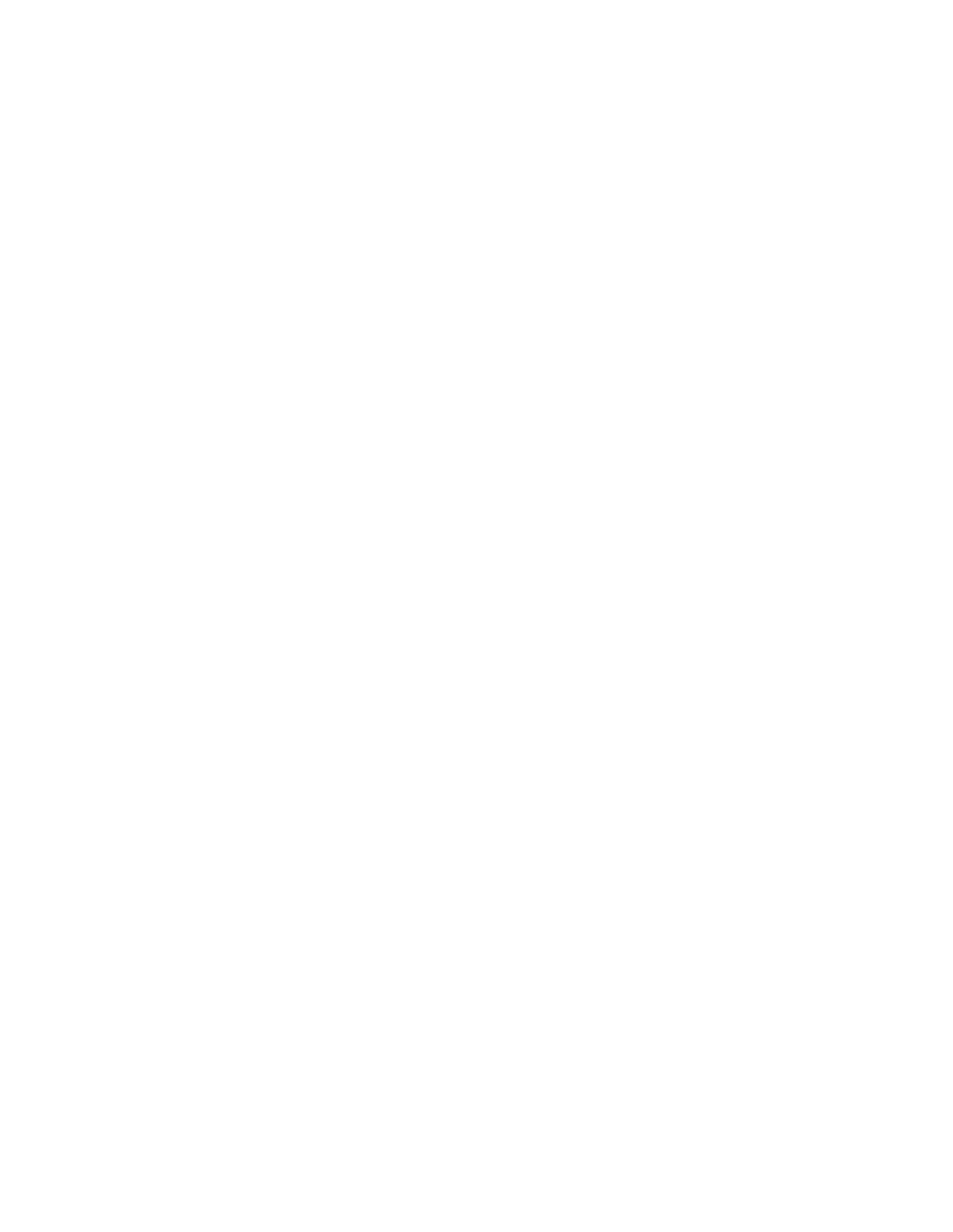$\mathbf{I}$ 

| <b>TITLE:</b>            | Affirmative Action Program for the Southeast Missouri<br><b>Regional Planning and Economic Development Commission</b>                                |
|--------------------------|------------------------------------------------------------------------------------------------------------------------------------------------------|
| <b>AUTHOR:</b>           | Kathleen M. Hall, Executive Assistant<br>Rebecca R Pecaut, Administrative Assistant                                                                  |
| <b>DATE:</b>             | December 31, 2014                                                                                                                                    |
| <b>PLANNING AGENCY:</b>  | Southeast Missouri Regional Planning<br>and Economic Development Commission                                                                          |
| <b>SOURCE OF COPIES:</b> | Southeast Missouri Regional Planning<br>and Economic Development Commission<br>1 West St. Joseph Street, P. O. Box 366<br>Perryville, Missouri 63775 |
| <b>PROJECT:</b>          | EDA Planning District Program, 2014<br>Delta Regional Authority, 2014                                                                                |
| <b>SERIES NUMBER:</b>    | $1.00 - 14$                                                                                                                                          |
| <b>NUMBER OF PAGES:</b>  | $\overline{12}$                                                                                                                                      |

### **ABSTRACT:**

The purpose of this document is to present the official affirmative action statement and program of the Southeast Missouri Regional Planning and Economic Development Commission. The Commission strives to provide equal opportunity for all individuals being considered for employment with the agency.

The guide is also designed to provide information to the Commission's existing staff concerning the official policy of the agency. The document is updated annually.

The preparation of this report was financed with dues contributed by the membership of the Southeast Missouri Regional Planning and Economic Development Commission and funding provided by the U. S. Economic Development Administration under Project No. 05-83-05324. Funding provided by the Delta Regional Authority was also utilized in updating and printing this plan. This material is not copyrightable. It may be freely reprinted with the customary crediting of the source.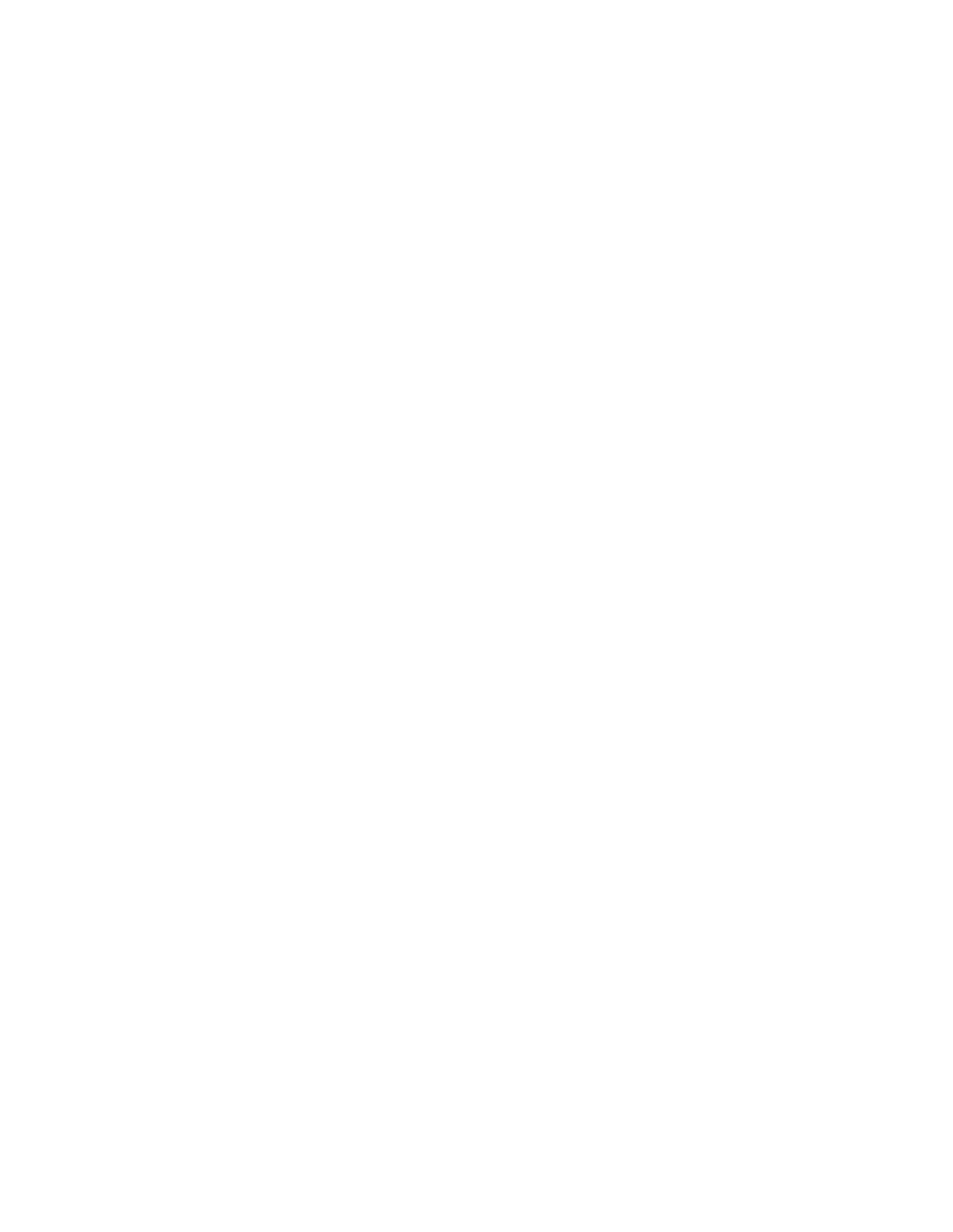

### Southeast Missouri **REGIONAL PLANNING & ECONOMIC DEVELOPMENT COMMISSION**

1 WEST ST. JOSEPH ST. • P.O. BOX 366 • PERRYVILLE, MO 63775 (573) 547-8357 • FAX (573) 547-7283 E-MAIL semorpc@semorpc.org • WEBSITE www.semorpc.org

December 31, 2014

Membership of the Southeast Missouri Regional Planning and Economic Development Commission 1 West St. Joseph Street, P. O. Box 366 Perryville, Missouri 63775

Ladies and Gentlemen:

With this letter, I am transmitting a copy of the updated *Affirmative Action Program for the Southeast Missouri Regional Planning and Economic Development Commission*. The Affirmative Action Program is required as a part of our responsibilities in ensuring that the civil rights of the persons who apply for positions with the Commission are upheld and also in protecting the existing staff's civil rights.

We do our utmost to advertise positions available for employment with the Commission, when such opportunities arise, and our procedures are delineated in the enclosed Affirmative Action Program. Our interviewing process and reference checks are aimed at hiring the best qualified individual regardless of race, creed, color, religion, sex, age, disability, national origin, political affiliation, or familial status. Our intent is to be able to provide the most effective staff possible that can be hired under the fiscal and other constraints within which the Commission operates.

I respectfully request your review of the enclosed Affirmative Action Program, as I will be requesting that it be adopted at the next Regional Planning Commission meeting.

Thank you for your attention to the enclosed.

Respectfully yours,

Earney Backber

Chauncy Buchheit Executive Director

CB/kh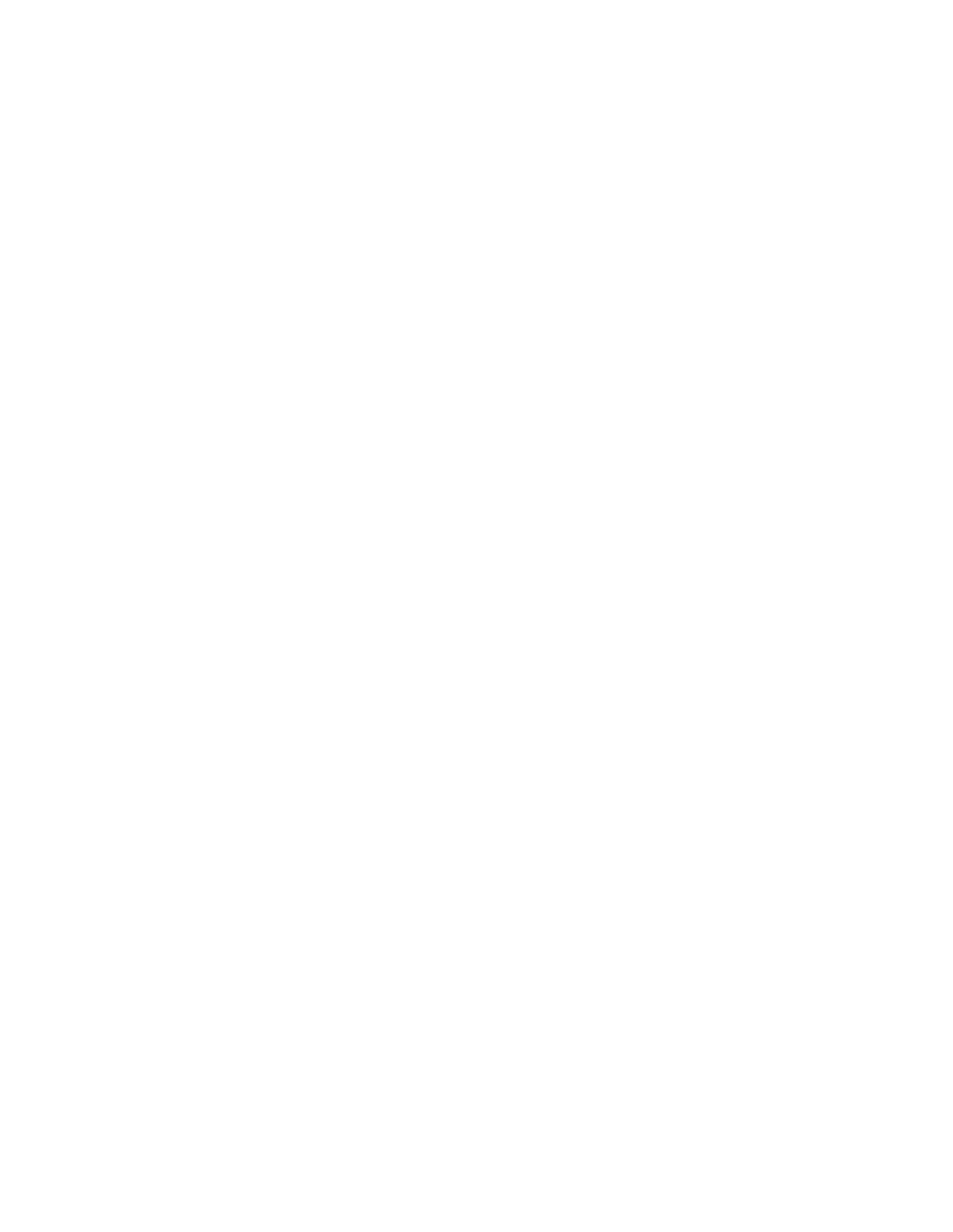#### **SOUTHEAST MISSOURI REGIONAL PLANNING AND ECONOMIC DEVELOPMENT COMMISSION AFFIRMATIVE ACTION PROGRAM December 31, 2014**

#### *Southeast Missouri Region*

The Southeast Missouri Region encompasses the Counties of Bollinger, Cape Girardeau, Iron, Madison, Perry, St. Francois, and Ste. Genevieve. The area is predominantly rural in character. The economy of the area is composed chiefly of agricultural, mining and quarrying, manufacturing, health care and commercial activities.

The latest comprehensive census information available for the Region is that provided in the 2010 census of population.

In 1980, the Region had a total population of 165,511 persons. Of this total population, some 3,257 were non-white. Within the non-white category, 2,455 were Black and 802 were other non-whites. Thus, the total minority population of the Region composed 1.968% of the total population.

The final 1990 census data, released by the U. S. Census Bureau, indicated a population for the Region of 175,694 persons. Of this total population, some 5,428 were non-white; 4,078 were Black; 345 were American Indian, Eskimo and Aleut; 767 were Asian and Pacific Islanders; and 849 were Hispanic. The total minority population of the Region represented 3.089% of the total population, an increase of 2,171 persons.

According to the 2000 census data, the Region had a total population of 194,834 persons, exhibiting a 10.9% growth for the Region and the addition of 19,140 persons. The non-white population totaled 7,196, or 3.693% of the total population. This amounted to an increase in non-white population of 1,768 people. There were 1,492 people of Hispanic origin, 5,118 were Black, 692 were American Indian or Alaska Natives, 906 Asian, 35 Native Hawaiian or Pacific Islander, and 446 of other races.

The 2010 census data shows that the Region's total population had grown to 213,368, an increase of 18,534 persons or 9.52%. The non-white population totaled 14,665, or 6.88% of the total population. This amounted to an increase in non-white population of 7,469 people. There were 8,502 people of Black or African American origin, 718 were American Indian or Alaska Natives, 1,355 were Asian, 66 Native Hawaiian or Pacific Islander, and 1,167 of other races. Hispanic populations were not enumerated in the 2010 census; however, 2,857 persons were counted as being of two or more races.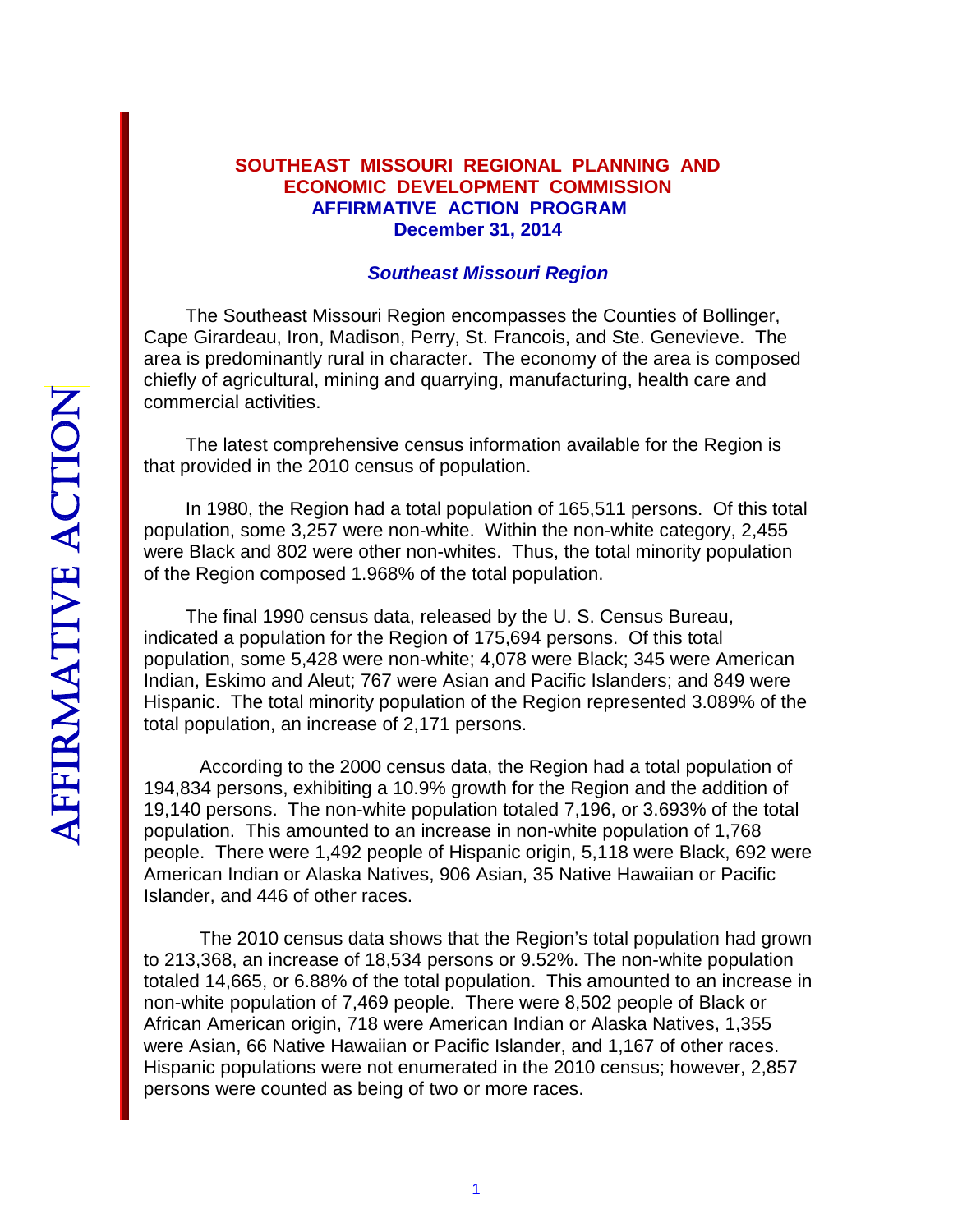#### *The Commission*

The Southeast Missouri Regional Planning and Economic Development Commission was officially designated under Chapter 251, RSMo., on March 12, 1968. The Commission initiated its operation without the benefit of staff and carried out limited activities until October, 1970, when it initiated the hiring of staff.

The Commission is composed of the counties and cities in the Southeast Missouri Region that elect to become dues-paying members. In addition, representation to the general membership, on a non-paying basis, is provided by East Missouri Action Agency, the official human resource agency in the Region and is also involved in workforce development programs. A representative of the minority population was also selected for a non-dues-paying position on the Commission's membership by virtue of a caucus of minority organizations in January, 1981. Minority representation to the Commission changed with the Commission's elections in June, 1991; April, 1996; October, 2003; and September, 2005. Also, all state senators and representatives who reside within the Southeast Missouri Region have a vote in the general membership's activities. Four other entities have become associate members of the Commission–Ameren Missouri and Citizens Electric Corporation, both electrical utilities; another utility, the Leopold Water System; and the Southeast Missouri Regional Port Authority.

The Commission's official governing board is its Board of Directors. The Board of Directors is composed of two members from each county, normally the presiding commissioner and a mayor selected from within the county; a representative of East Missouri Action Agency; the minority representative; and a representative of the associate members. The Board of Directors is currently composed of 17 individuals

#### *Affirmative Action Program*

The following Affirmative Action Program has been prepared in accordance with the Civil Rights Guidelines issued in April, 1979, by the Office of Civil Rights, Economic Development Administration. The Southeast Missouri Regional Planning and Economic Development Commission has had a longstanding commitment to ensure that it complies with the non-discrimination requirements of Title VI of the Civil Rights Act of 1964 and Section 112 of Public Law 92-65.

During 1985, an extensive review of the Commission's *Personnel Policy Manual for Employees of the Southeast Missouri Regional Planning and Economic Development Commission* was undertaken by the Commission's Personnel Committee. Input into the revisions to the personnel policy manual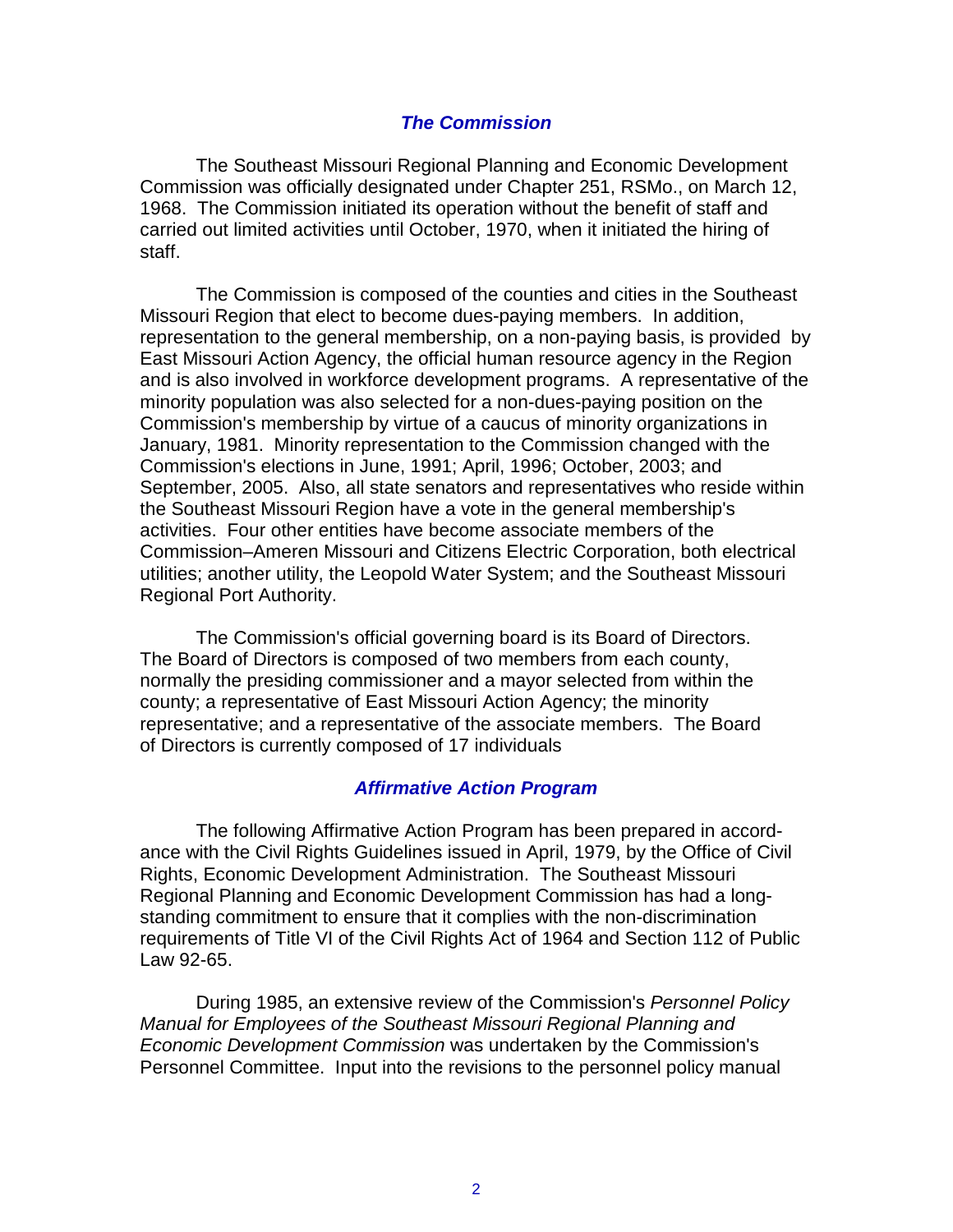was provided by all of the employees of the agency. The Commission officially adopted a revised and updated personnel policy manual on June 24, 1985, with subsequent amendments made in June, 1985; January 2001; and May, 2005. Contained within the personnel manual is an equal employment opportunity and affirmative action statement. In the following paragraphs, the official equal opportunity and affirmative action statement will be cited.

#### *Equal Opportunity and Affirmative Action*

#### *General Policy*

In the execution of any project, the Southeast Missouri Regional Planning and Economic Development Commission will not discriminate against any employee or applicant for employment because of race, creed, color, religion, sex (including pregnancy and gender identity), sexual orientation, parental status, national origin, age, disability, family medical history or genetic information, political affiliation, military service, or any other non-merit based factor. The Commission will take affirmative action to ensure that applicants are employed, and that employees are treated during employment, race, creed, color, religion, sex (including pregnancy and gender identity), sexual orientation, parental status, national origin, age, disability, family medical history or genetic information, political affiliation, military service, or any other non-merit based factor. Such action shall include, but not be limited to, the following: employment, upgrading, demotion or transfer; recruitment or recruitment advertising; layoff or termination; rates of pay or other forms of compensation; and selection for training, including apprenticeship. The Commission will, in all solicitations or advertisements for employment placed by or on behalf of the Southeast Missouri Regional Planning and Economic Development Commission, state that all qualified applicants will receive consideration for employment without regard race, creed, color, religion, sex (including pregnancy and gender identity), sexual orientation, parental status, national origin, age, disability, family medical history or genetic information, political affiliation, military service, or any other non-merit based factor. The Commission will insert a similar provision in all contracts for services performed under other projects.

#### *Responsibility*

The Executive Director shall be responsible for ensuring compliance with the Equal Opportunity policies. The Executive Director may designate an Equal Opportunity Officer with the responsibility of coordinating the efforts of the Commission to ensure that no discriminatory practices are being conducted.

#### *Dissemination of Policy*

Every effort shall be made to make it clear that non-discrimination **is** a policy of the Commission and that failure to adhere to such policy may be dealt with by disciplinary action.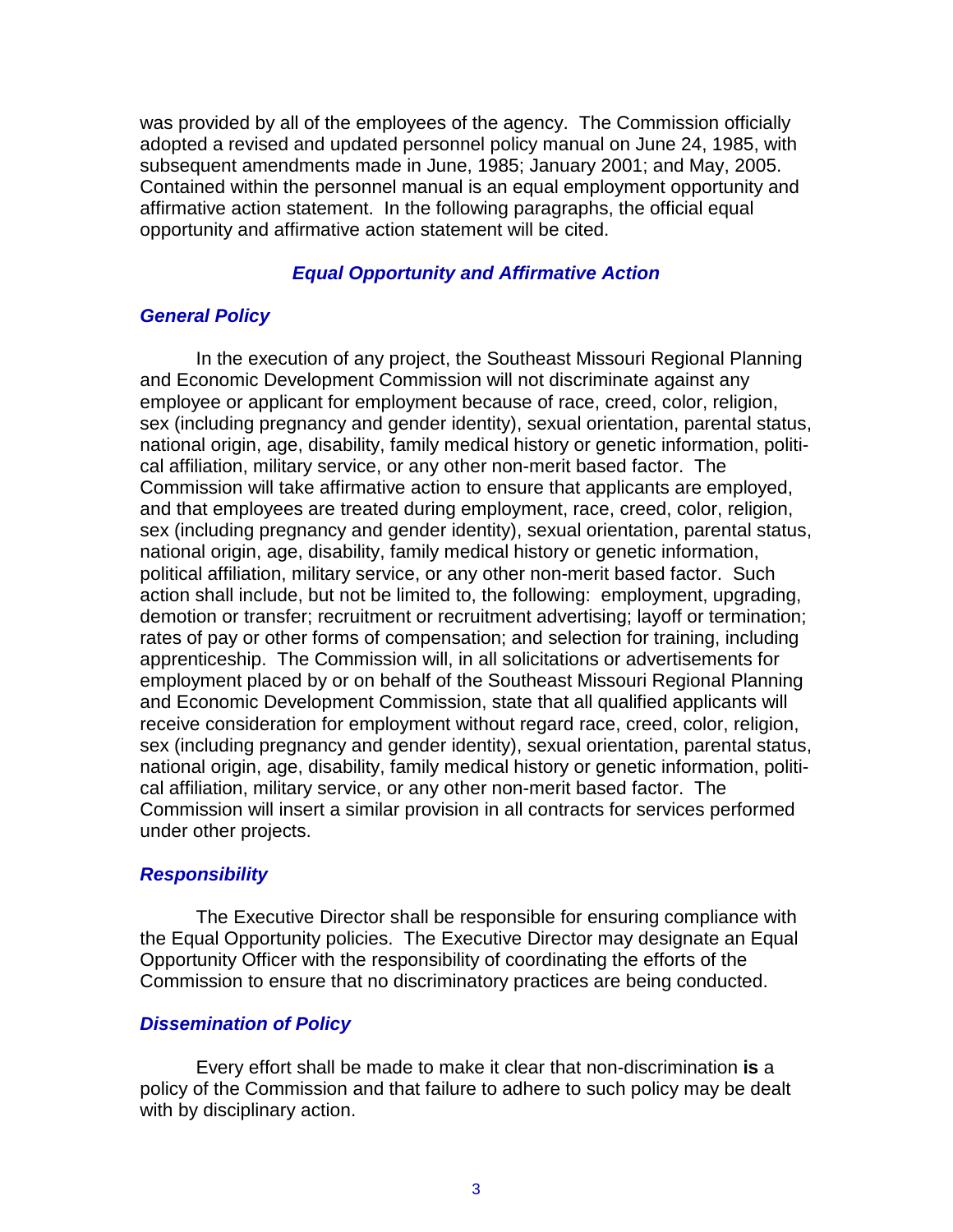As required by Title VII of the 1964 Civil Rights Act, the **official poster** and a **statement of Commission policy** shall be conspicuously posted in places where notices to employees and job applicants are usually posted and displayed.

The Commission policy on Equal Employment Opportunity shall be made an integral part of the Personnel Policy Manual.

All advertisements for employment with the Commission shall state that the Commission is an Equal Opportunity Employer.

All contracts executed by the Commission will include a non-discrimination provision for services performed under the contract.

New employee orientation and management training programs shall include an explanation of the Commission policy on Equal Employment Opportunity.

#### *Non-Discrimination in Personnel Practices*

Personnel policies of the Commission shall be examined periodically to ensure that no inherent form of discrimination exists. Further, the Executive Director shall be responsible for ensuring that discrimination is avoided in implementing the Personnel Policy Manual.

*Recruitment.* In order to assure non-discriminatory recruitment of staff, the Commission shall take appropriate steps, such as:

- Placing employment advertisements in newspapers which serve the largest number of people who are minorities in the recruiting area.
- Recruiting through schools and universities having substantial proportions of minority students.
- Maintaining systematic contacts with minority and human relations organizations and spokesman to encourage referral of qualified minority applicants.
- Encouraging present employees to refer minority applicants.
- Making it known to all recruitment sources that qualified minority members are being sought for consideration for professional, technical and clerical positions with the Commission.

*Hiring.* In order to assure non-discriminatory hiring, the Commission shall take appropriate steps, such as: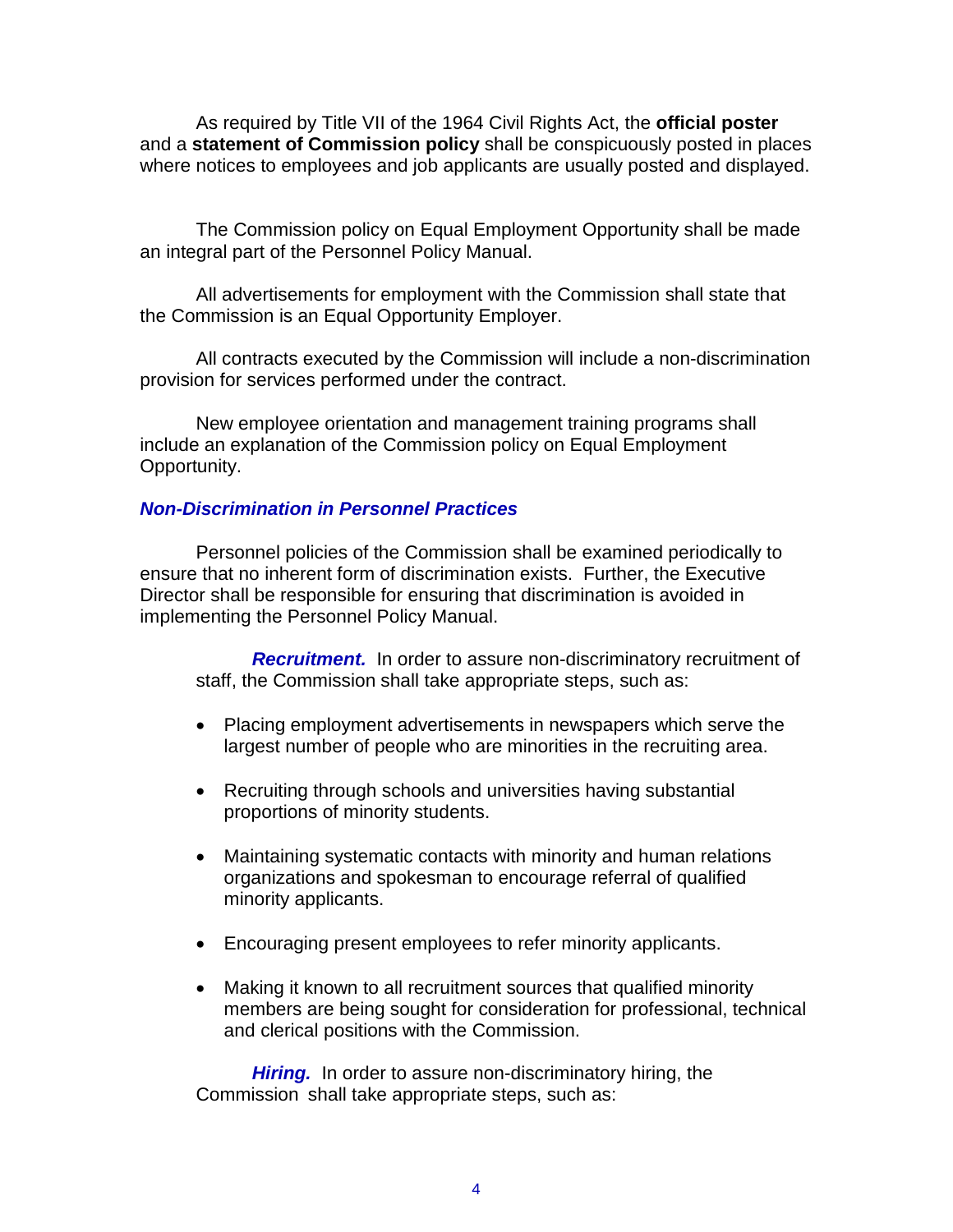- Ensuring that employment applications do not refer to race, creed, color, religion, sex, age, disability, national origin, or political affiliation, since such factors are not bona fide occupational qualifications.
- Ensuring that references during employment interviews are not made with regards to race, creed, color, religion, sex, age, disability, national origin, or political affiliation, since such factors are not bona fide occupational qualifications.
- Eliminating educational and/or experience qualifications which are not, in fact, essential to a particular job and which thereby restrict application and selection of minorities.
- Instructing personally those of the staff who make hiring decisions that minority applicants for all jobs are to be considered without discrimination.

*Sub-Professional Internships and Other Training Programs.* The Commission shall, in order to help equalize opportunity for minority persons, assure that maximum use will be made of sub-professional internships and other programs, such as:

- Sponsoring and assisting minority youths, as well as others, to enter sub-professional and professional training, and making such training available to the maximum extent within the Southeast Missouri Region.
- Actively encouraging minority employees, as well as others, to increase their skills and job potential through participation in available training and education programs.

**Placement and Promotion.** The Commission will assure non-discriminatory placement and promotion by methods such as:

- Instructing personally those of the staff who make placement and promotion decisions that minority employees are to be considered without discrimination.
- Encouraging the promotion of minority employees who have increased their skills, in accordance with the Commission's affirmative action policies.

*Pay, Other Compensation and Working Conditions.* In order to assure nondiscriminatory pay, other compensation and working conditions, the Commission shall take appropriate steps, such as: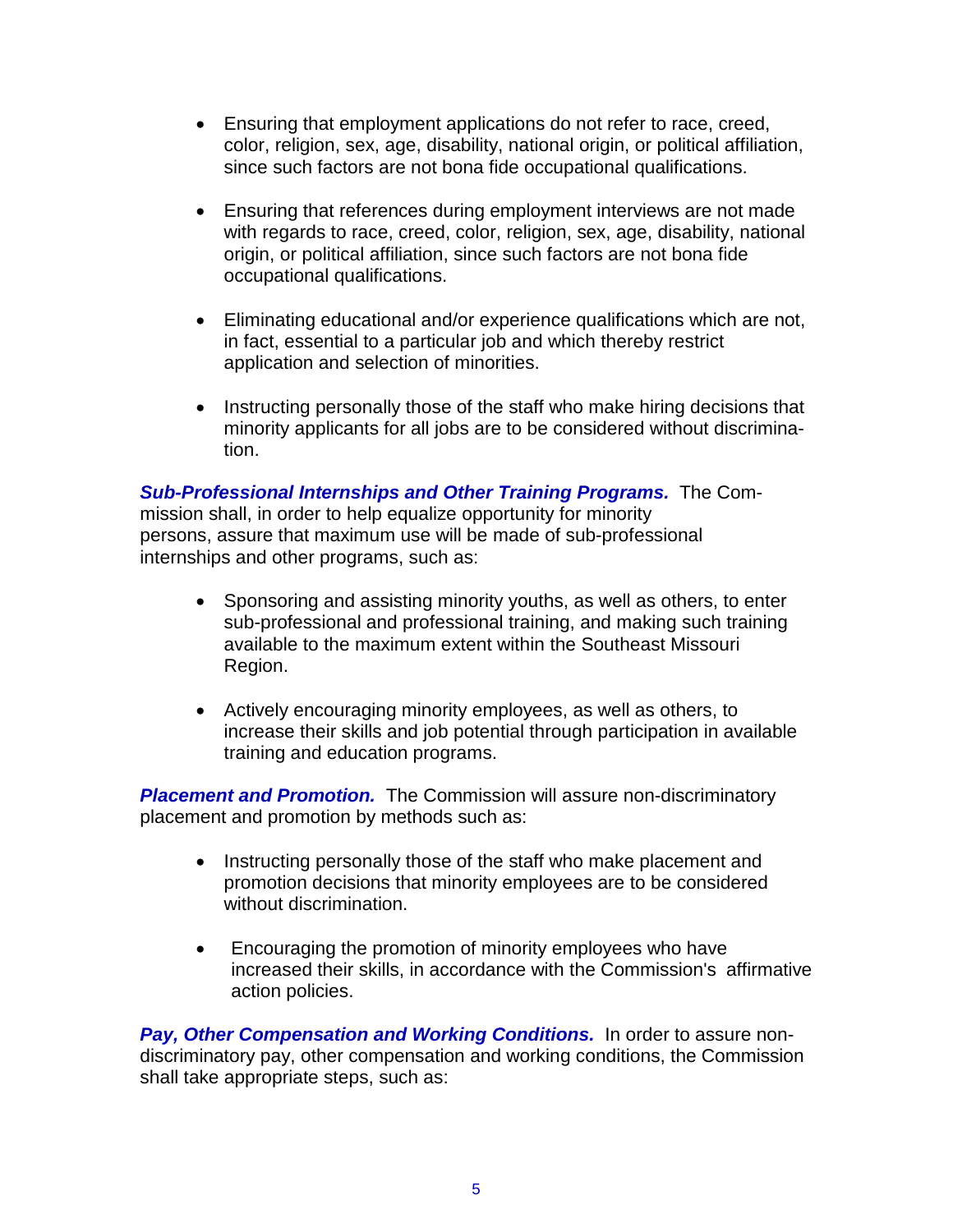- Examining rates of pay and fringe benefits for present employees with equivalent duties and adjusting any inequities found within the context of available funding.
- Not reducing the compensation of existing employees who have been converted to on-the-job training status.

*Contracting.* The Commission shall encourage non-discriminatory contracting, taking appropriate steps, such as encouraging minority group contracts and contractors with minority representation among their employees, to submit proposals for contract work.

#### *Equal Opportunity Committee*

The Executive Director shall appoint a staff committee to deal with and make recommendations on issues relating to the Commission's equal opportunity policy. Such recommendations shall be in writing and are to be submitted to the Executive Director and the Commission's Personnel Committee. The staff committee may consider such factors as:

- Individual staff problems and grievances in the areas of promotion, demotion, and discrimination (overt and covert).
- Minority subcontractors.
- Recruitment and hiring of minorities for staff positions.
- Commission program areas as they relate to equal opportunity.
- Commission personnel policies and practices.

#### *Annual Report*

The Commission shall report annually on its affirmative action program to promote Equal Opportunity Employment for the staff and potential staff. Such reports shall specify actions that have been or will be taken, and the dates of such actions, to secure equal opportunity employment without regard to race, color, religion, disability, sex, age, or national origin.

#### *Amendments*

The Commission shall, when necessary, follow through on this Equal Opportunity Employment Program by questioning, verifying or making whatever changes or additions to this program that may be necessary in order to assure its effectiveness.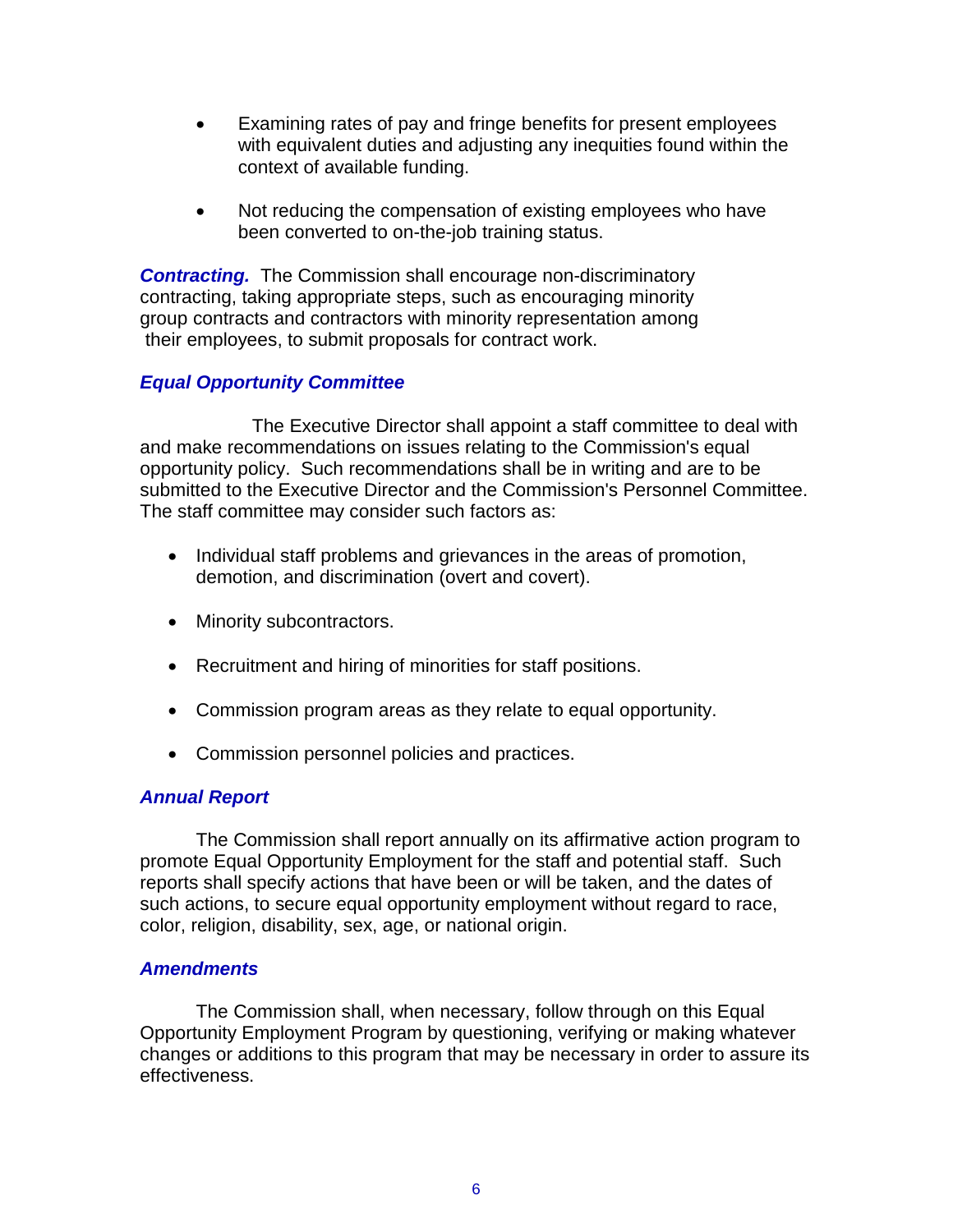#### *Advertising of Staff Vacancies*

It is the policy of the Executive Director to advertise broadly when positions become available within the Southeast Missouri Regional Planning and Economic Development Commission's staff. Recruitment efforts have included listing professional positions with the Missouri Division of Workforce Development, with its Career Center offices in Cape Girardeau and Park Hills and on-line at [www.Missouri](http://www.missouricareersource.com/)*Career*Source.com, and the placement offices at Southeast Missouri State University at Cape Girardeau and Mineral Area College at Park Hills. Additionally, professional positions are periodically advertised in national professional publications and with universities known to have a curriculum related to the particular position. Non-professional positions are listed with the Missouri Division of Workforce Development/Missouri Career Center offices and advertised in area newspapers. Most clerical positions are advertised in the Perry County newspapers due to the fact that rates of pay most often do not allow for relocation of individuals and commuting from some of the counties served by the Commission is not economical.

Selection of personnel is based only upon job-related requirements. These requirements are not discriminatory in nature. Professional employees are selected on the basis of education, past experience pertinent to the position to be filled, and information provided in confidential reference reports which give a basis for judging the individual's ability to perform in the position for which they are applying. Clerical candidates are asked questions relating to their clerical capabilities, and are requested to provide information concerning their experience for the particular job for which they are applying and their capabilities to perform the described responsibilities. Applicants for positions within the Commission's GIS (Geographic Information System) Department are requested to provide examples of their past drafting work and asked a short series of questions with regard to pertinent factors related directly to drafting and computer-aided drafting.

#### *Activities Related to Equal Opportunity*

At the direction of representatives of the U. S. Economic Development Administration's Denver Regional Office, this report has been modified to eliminate the information from previous fiscal years, with the exception of the present year and the two previous years. Activity information for those previous years is on file at the Commission's office should someone desire to review this information. It is considered an integral part of the Affirmative Action Program, although not printed in this year's annual plan.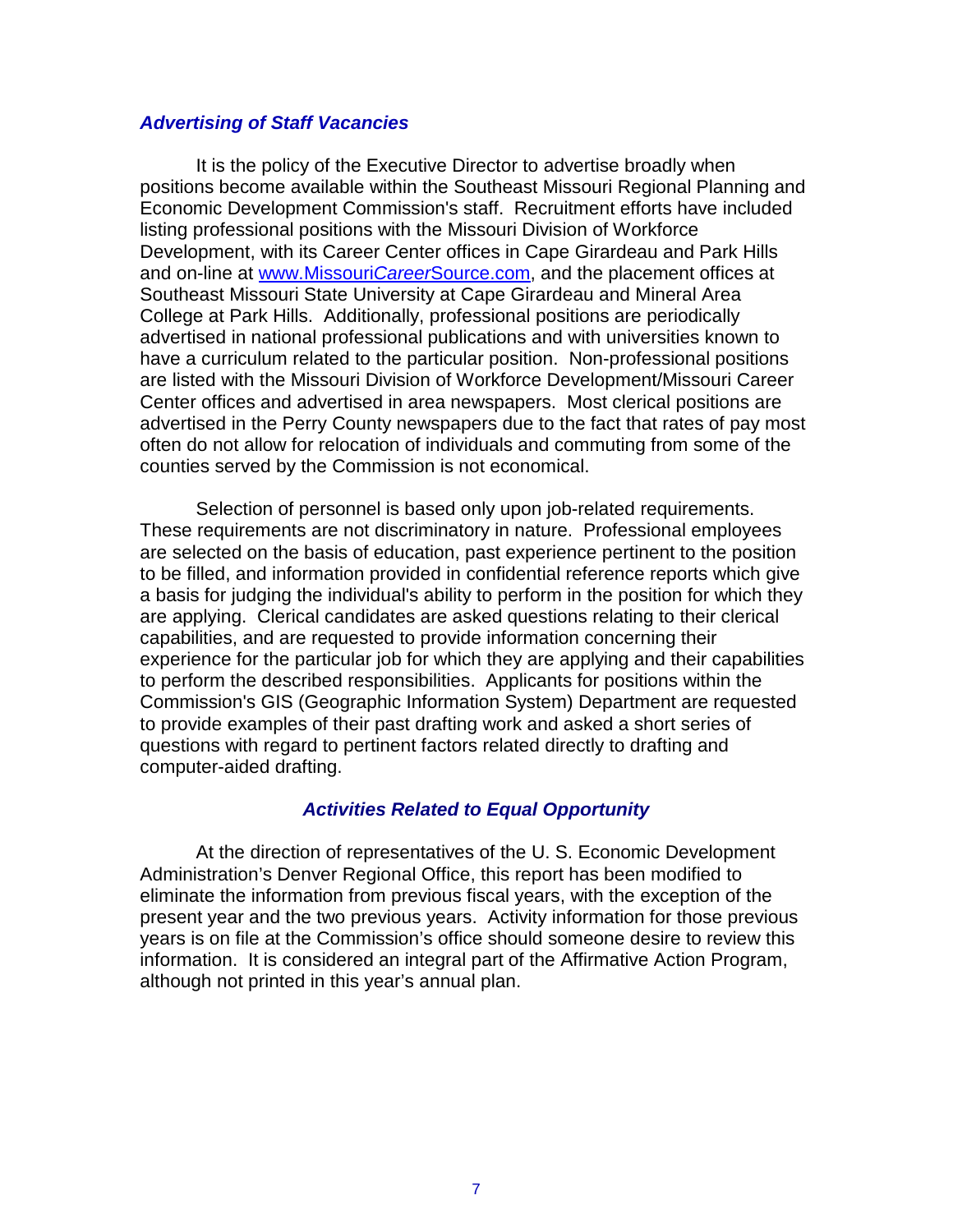#### *Summarization of 2011 Changes*

The Commission's Secretary/Receptionist, Mrs. Amanda Rhyne, left her position in January of 2011.

A clerical position was advertised and a number of applications were received by the Commission. After review of those applications, interviews were conducted. Ms. Erica (Ramer) Palmer was hired on March 1, 2011 to fill the position of Secretary/Receptionist.

One temporary internship position was authorized and filled by Mr. Gregory Winkler, a student at the University of Missouri-Columbia. Mr. Winkler was hired effective May 31, 2011 to re-organize the Commission's library and also worked on organization of the inactive files. He left his position to return to college on August 12, 2011.

|                                   | <b>NO. OF APPLICANTS</b> |               |                                                                                  |  |
|-----------------------------------|--------------------------|---------------|----------------------------------------------------------------------------------|--|
| <b>POSITION</b>                   | <b>MALE</b>              | <b>FEMALE</b> | <b>APPLICATION MAILED &amp;</b><br><b>NOT RETURNED OR</b><br><b>INQUIRY MADE</b> |  |
| Clerical                          |                          | 26            |                                                                                  |  |
| Summer Intern                     |                          |               |                                                                                  |  |
| <b>Miscellaneous Applications</b> | 2                        |               |                                                                                  |  |

#### The 2011 pool of applicant information follows:

#### *Summarization of 2012 Changes*

No changes in staff were made during 2012, with the exception of the retirement of Mr. Brian J. Balsman, the Commission's Director of Planning, effective November 1, 2012. Mr. Balsman will be leaving full-time employment; however, he will continue on a part-time basis in order to assist staff who will be assuming his duties. No positions were advertised during 2012.

#### The 2012 pool of applicant information follows:

|                                   | <b>NO. OF APPLICANTS</b> |               |                                                                                  |  |
|-----------------------------------|--------------------------|---------------|----------------------------------------------------------------------------------|--|
| <b>POSITION</b>                   | <b>MALE</b>              | <b>FEMALE</b> | <b>APPLICATION MAILED &amp;</b><br><b>NOT RETURNED OR</b><br><b>INQUIRY MADE</b> |  |
| <b>Miscellaneous Applications</b> |                          |               |                                                                                  |  |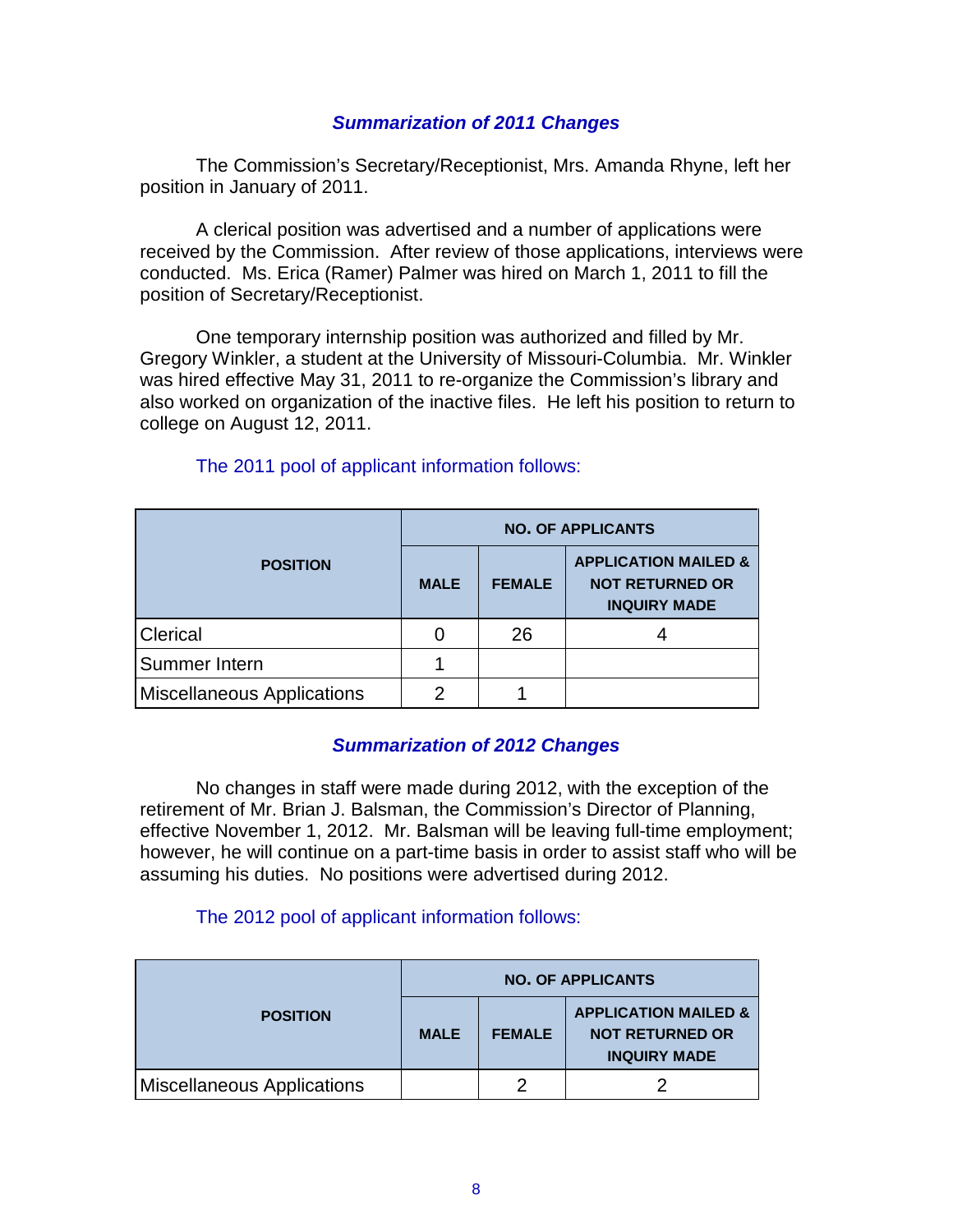#### *Summarization of 2013 Changes*

No changes in staff were made during 2013, with the exception that several staff received promotions and their titles changed effective October 1, 2013. No positions were advertised during 2013.

|                                   | <b>NO. OF APPLICANTS</b> |               |                                 |  |
|-----------------------------------|--------------------------|---------------|---------------------------------|--|
| <b>POSITION</b>                   |                          |               | <b>APPLICATION MAILED &amp;</b> |  |
|                                   | <b>MALE</b>              | <b>FEMALE</b> | <b>NOT RETURNED OR</b>          |  |
|                                   |                          |               | <b>INQUIRY MADE</b>             |  |
| <b>Miscellaneous Applications</b> |                          |               |                                 |  |
| <b>Environmental Planner</b>      |                          |               |                                 |  |

The 2013 pool of applicant information follows:

#### *Summarization of 2014 Changes*

During 2014, two long-time staff notified the Commission they would be retiring effective January 1, 2015. As a result, Erica Palmer, who was promoted from Secretary/Receptionist to Fiscal Assistant, was in training during the year to take over Marilyn Hennemann's position as Fiscal Officer. Rebecca Forchee (Pecaut) was hired and began work on September 8, 2014 as Administrative Assistant to take over part of Mrs. Palmer's duties and to be trained to take over the majority of Executive Assistant Kathleen Hall's work.

The Administrative Assistant position was advertised in the Perry and Ste. Genevieve County newspapers and was also posted with the Missouri Career Center offices.

No other changes in staff were made during 2014.

|                                 | <b>NO. OF APPLICANTS</b> |               |                                               |  |
|---------------------------------|--------------------------|---------------|-----------------------------------------------|--|
| <b>POSITION</b>                 |                          |               | <b>APPLICATION MAILED &amp;</b>               |  |
|                                 | <b>MALE</b>              | <b>FEMALE</b> | <b>NOT RETURNED OR</b><br><b>INQUIRY MADE</b> |  |
|                                 |                          |               |                                               |  |
| <b>Administrative Assistant</b> | ⌒                        | 28            |                                               |  |
|                                 |                          |               |                                               |  |
|                                 |                          |               |                                               |  |
|                                 |                          |               |                                               |  |

#### The 2014 pool of applicant information follows:

#### *Status of Any Legal Actions Concerning Civil Rights against the Commission*

Currently, no known actions are pending against the Commission concerning any complaints, lawsuits, or other charges of discrimination against the Southeast Missouri Regional Planning and Economic Development Commission. The Commission does have provisions in its bylaws for minority representation, and a minority representative was appointed to the Commission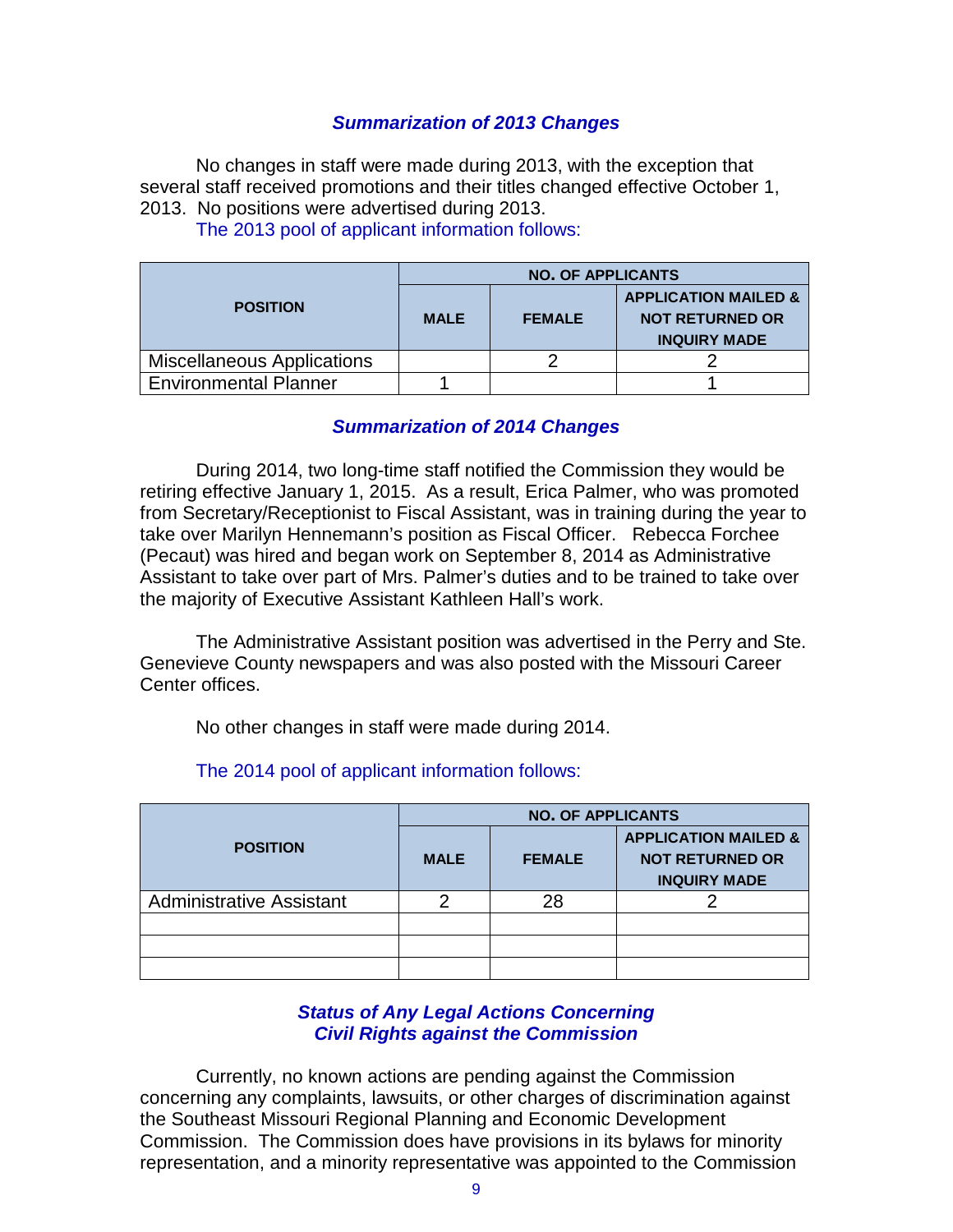in January, 1981. Reverend John Magee, the Commission's Minority Representative, left the area to accept a pastoral assignment in Omaha, Nebraska, and he was replaced by Larry Wade, formerly a Detective Sergeant of the Jackson Police Department, with his election to this position in June, 1991.

Shortly after his retirement from the Jackson Police Department, Larry Wade resigned his position as minority representative. Subsequently, Reverend William Bird of Cape Girardeau was appointed to the minority representative position on April 23, 1996. Reverend Bird continued to serve on the Commission's Board of Directors representing minority persons in the Region until October 28, 2003. Reverend Bird had contacted the Commission prior to that date to indicate that he was retiring as the minority representative on the Board. Reverend Howard McGee, also of Cape Girardeau was elected to fill this position. Because Reverend McGee had been unable to attend the Commission's monthly meetings for some time, Mr. Steve Williams, Housing Assistance Coordinator with the City of Cape Girardeau was elected to the Commission's Board of Directors at the September 27, 2005 annual meeting to fill the position of minority representative.

#### *Other Agency Activities*

The Commission has made sincere endeavors to involve persons from all backgrounds, including females and minorities, in its various subcommittees. It will continue to strive to involve minority persons and females in all of its endeavors and planning and implementation efforts.

#### *Current Staff Composition*

The following table presents the current staff composition of the Southeast Missouri Regional Planning and Economic Development Commission. The table lists all persons that were employed full-time as of December 31, 2014.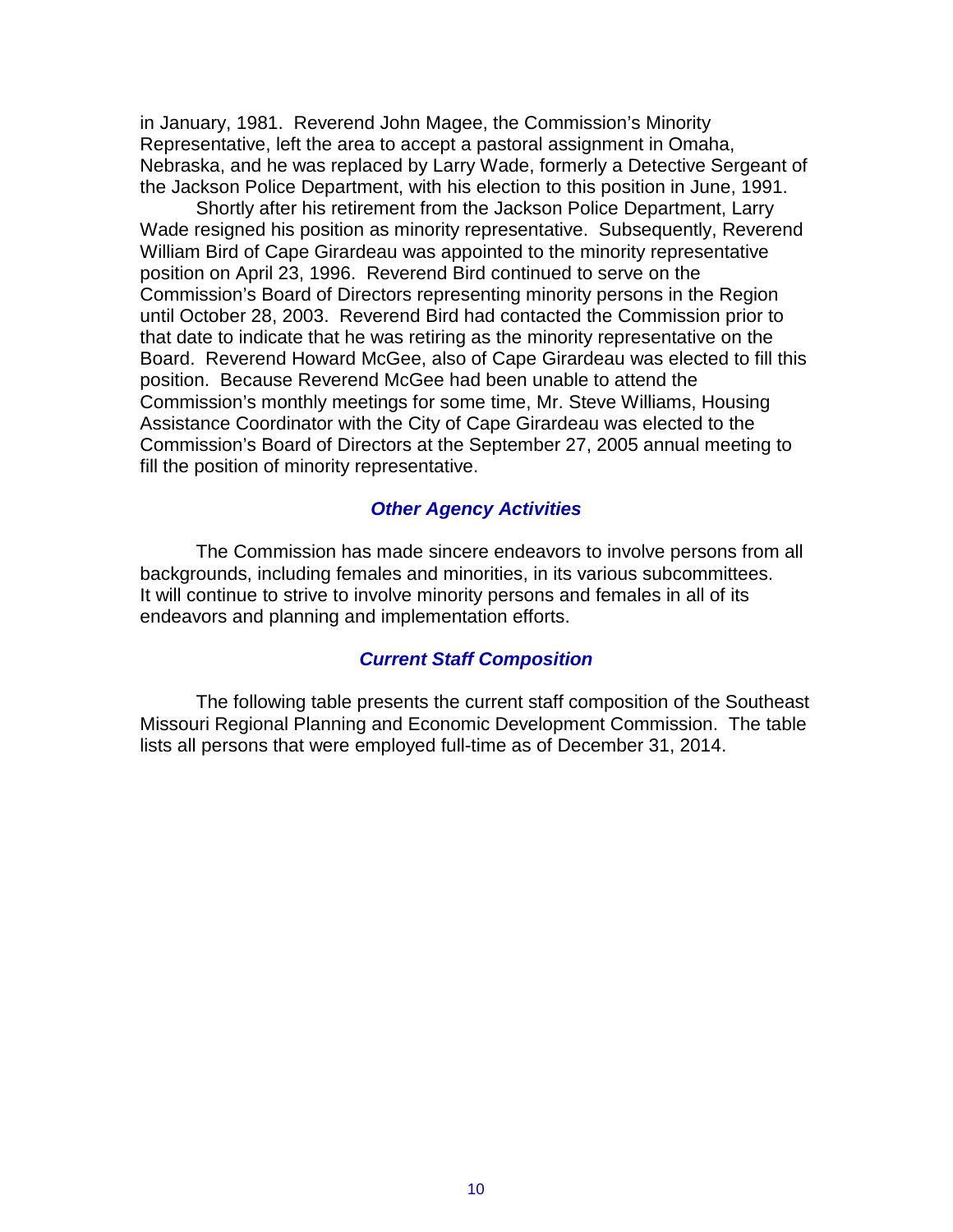#### **SOUTHEAST MISSOURI REGIONAL PLANNING AND ECONOMIC DEVELOPMENT COMMISSION Full-Time Staff, December 31, 2014**

| <b>EMPLOYEE</b>                                  | <b>TITLE</b>                               | <b>DATE OF</b><br><b>EMPLOYMENT</b> | <b>SEX</b> | <b>RACE</b> |  |  |  |
|--------------------------------------------------|--------------------------------------------|-------------------------------------|------------|-------------|--|--|--|
| <b>Administrative Staff</b>                      |                                            |                                     |            |             |  |  |  |
| <b>Chauncy Buchheit</b>                          | <b>Executive Director</b>                  | 09-01-80                            | м          | Cauc.       |  |  |  |
| David P. Grimes                                  | Deputy Director                            | 03-31-08                            | м          | Cauc.       |  |  |  |
| Kathleen M. Hall                                 | <b>Executive Assistant</b>                 | 09-10-73                            | F          | Cauc.       |  |  |  |
| Rebecca Pecaut                                   | Administrative<br>Assistant                | $9 - 08 - 14$                       |            | Cauc.       |  |  |  |
| Marilyn K. Hennemann                             | <b>Fiscal Officer</b>                      | 09-28-77                            | F          | Cauc.       |  |  |  |
| Erica M. Palmer                                  | <b>Fiscal Assistant</b>                    | $03 - 01 - 11$                      | F          | Cauc.       |  |  |  |
| <b>Planning &amp; Economic Development Staff</b> |                                            |                                     |            |             |  |  |  |
| A. Drew Christian                                | Director of Planning                       | 09-03-09                            | м          | Cauc.       |  |  |  |
| Leslie D. Seabaugh                               | <b>Regional Planner</b>                    | 08-02-10                            | F          | Cauc.       |  |  |  |
| <b>Grant Administration Staff</b>                |                                            |                                     |            |             |  |  |  |
| Margaret M. Yates                                | <b>Grant Administrator</b>                 | 11-02-01                            | F          | Cauc.       |  |  |  |
| <b>GIS Staff</b>                                 |                                            |                                     |            |             |  |  |  |
| Stan W. Balsman                                  | <b>GIS Director</b>                        | 07-08-74                            | м          | Cauc        |  |  |  |
| Jeremy D. Tanz                                   | <b>GIS Specialist &amp; IT</b><br>Director | 05-26-99                            | м          | Cauc.       |  |  |  |

#### **Race and Sex Composition**

| <b>CATEGORY</b>                 | <b>TOTAL</b><br><b>POPULATION</b> | <b>TOTAL</b><br><b>MINORITY</b> | <b>PERCENT</b><br><b>MINORITY</b> | <b>TOTAL</b><br><b>FEMALE</b> | <b>PERCENT</b><br><b>FEMALE</b> |
|---------------------------------|-----------------------------------|---------------------------------|-----------------------------------|-------------------------------|---------------------------------|
| <b>SEMO RPC</b><br>Membership   | 48                                |                                 | 2.00                              | 6                             | 13.00                           |
| <b>SEMO RPC</b><br><b>Staff</b> | 11                                | 0                               | 0.00                              | 6                             | 55.00                           |
| Clerical                        | 2                                 | 0                               | 0.00                              | 2                             | 100.00                          |
| Professional                    | 9                                 | 0                               | 0.00                              | 4                             | 45.00                           |
| <b>SEMO Region</b>              | 213,368                           | 14,665                          | 6.88                              | 105,887                       | 49.63                           |